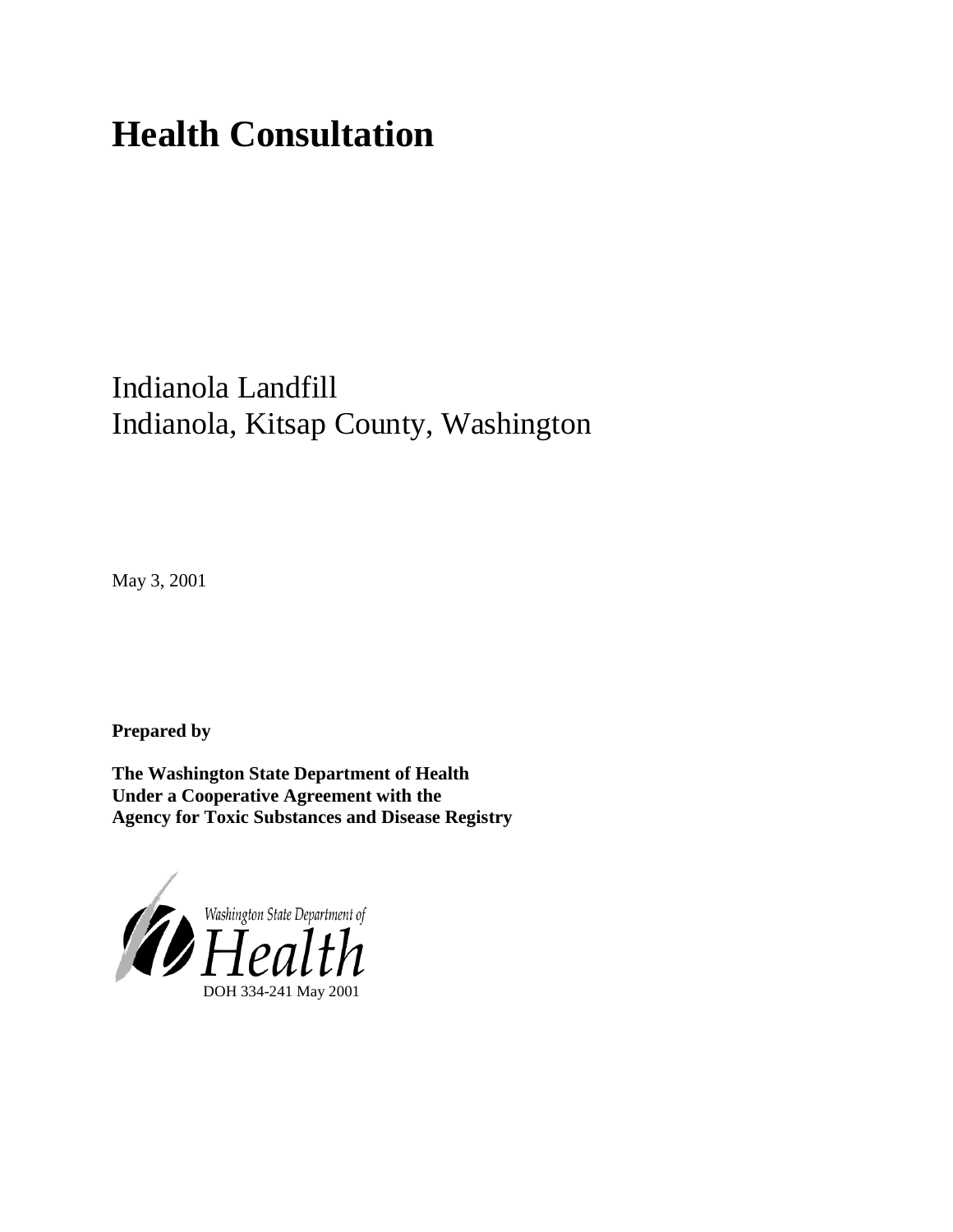#### **Foreword**

The Washington State Department of Health (DOH) has prepared this health consultation in cooperation with the Agency for Toxic Substances and Disease Registry (ATSDR). ATSDR is part of the U.S. Department of Health and Human Services and is the principal federal public health agency responsible for health issues related to hazardous waste. This health consultation was prepared in accordance with methodologies and guidelines developed by ATSDR.

The purpose of this health consultation is to identify and prevent harmful human health effects resulting from exposure to hazardous substances in the environment. Health consultations focus on specific health issues so that DOH can respond quickly to requests from concerned residents or agencies for health information on hazardous substances. DOH evaluates sampling data collected from a hazardous waste site, determines whether exposures have occurred or could occur, reports any potential harmful effects, and recommends actions to protect public health.

For additional information or questions regarding DOH, ATSDR or the contents of this health consultation, please call the health advisor who prepared this document:

Gary Palcisko Public Health Advisor Washington State Department of Health Office of Environmental Health Assessments PO Box 47846 Olympia, WA 98504-7846 Phone: (360) 236-3377 Toll free: 1-877-485-7316 Website: [http://www.doh.wa.gov/](http://www.doh.wa.gov/consults)consults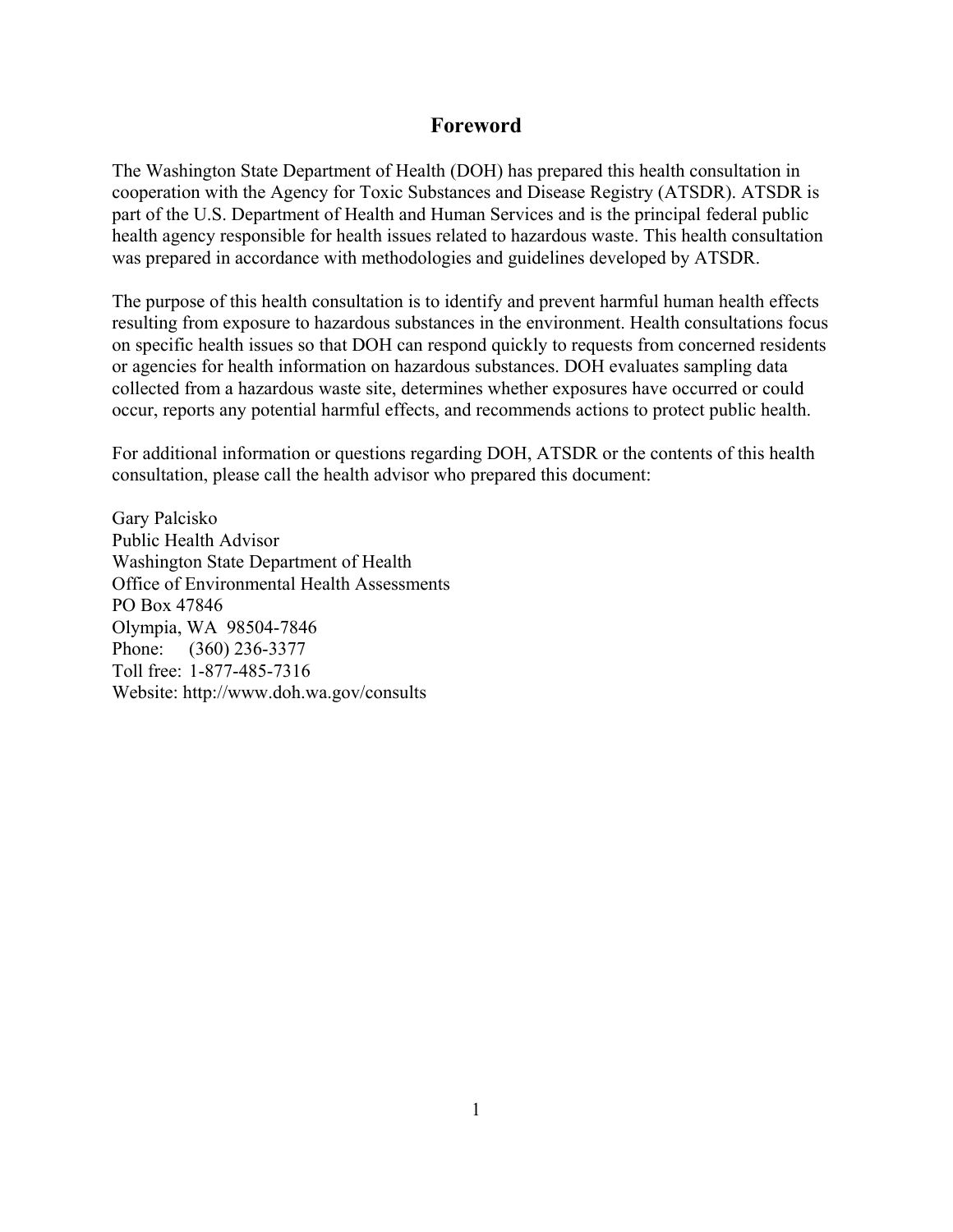## **Glossary**

| <b>Agency for Toxic</b><br><b>Substances and</b><br><b>Disease Registry</b><br>(ATSDR) | The principal federal public health agency involved with hazardous<br>waste issues, responsible for preventing or reducing the harmful<br>effects of exposure to hazardous substances on human health and<br>quality of life. ATSDR is part of the U.S. Department of Health and<br>Human Services. |  |
|----------------------------------------------------------------------------------------|-----------------------------------------------------------------------------------------------------------------------------------------------------------------------------------------------------------------------------------------------------------------------------------------------------|--|
| Carcinogen                                                                             | Any substance that can cause or contribute to the production of<br>cancer.                                                                                                                                                                                                                          |  |
| Chronic                                                                                | A long period of time. A chronic exposure is one which lasts for a<br>year or longer.                                                                                                                                                                                                               |  |
| <b>Comparison value</b>                                                                | A concentration of a chemical in soil, air or water that, if exceeded,<br>requires further evaluation as a contaminant of potential health<br>concern. The terms comparison value and screening level are often<br>used synonymously.                                                               |  |
| Contaminant                                                                            | Any chemical that exists in the environment or living organisms that<br>is not normally found there.                                                                                                                                                                                                |  |
| <b>Dose</b>                                                                            | A dose is the amount of a substance that gets into the body through<br>ingestion, skin absorption or inhalation. It is calculated per<br>kilogram of body weight per day.                                                                                                                           |  |
| <b>Exposure</b>                                                                        | Contact with a chemical by swallowing, by breathing, or by direct<br>contact (such as through the skin or eyes). Exposure may be short<br>term (acute) or long term (chronic).                                                                                                                      |  |
| Groundwater                                                                            | Water found underground that fills pores between materials such as<br>sand, soil, or gravel. In aquifers, groundwater often occurs in<br>quantities where it can be used for drinking water, irrigation, and<br>other purposes.                                                                     |  |
| <b>Hazardous substance</b>                                                             | Any material that poses a threat to public health and/or the<br>environment. Typical hazardous substances are materials that are<br>toxic, corrosive, ignitable, explosive, or chemically reactive.                                                                                                 |  |
| <b>Ingestion rate</b>                                                                  | The amount of an environmental medium which could be ingested<br>typically on a daily basis. Units for IR are usually liter/day for<br>water, and mg/day for soil.                                                                                                                                  |  |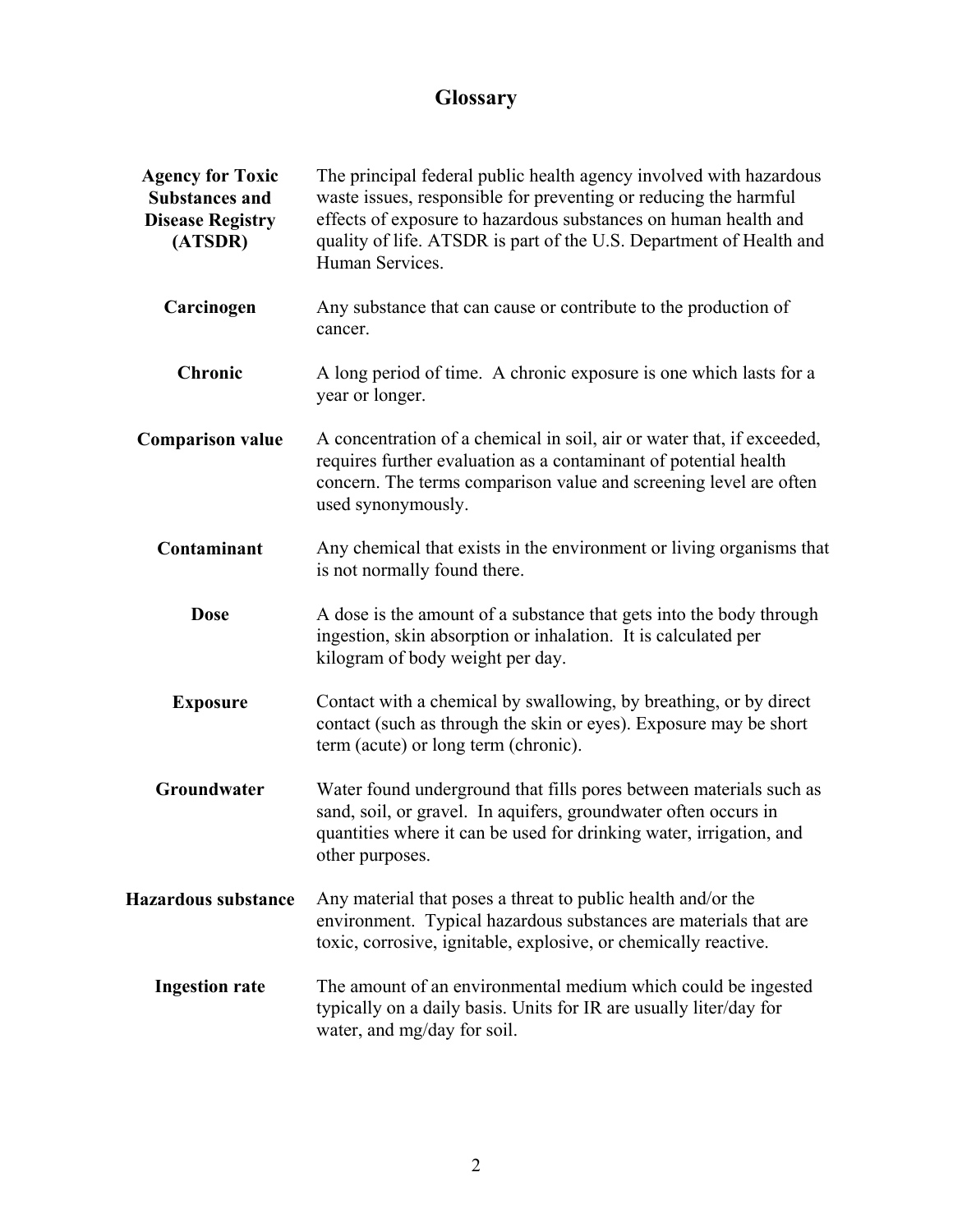| <b>Lowest Observed</b><br><b>Adverse Effect Level</b><br>(LOAEL) | LOAEL's have been classified into "less serious" or "serious"<br>effects. In dose-response experiments, the lowest exposure level at<br>which there are statistically or biologically significant increases in<br>the frequency or severity of adverse effects between the exposed<br>population and its appropriate control.              |  |  |
|------------------------------------------------------------------|--------------------------------------------------------------------------------------------------------------------------------------------------------------------------------------------------------------------------------------------------------------------------------------------------------------------------------------------|--|--|
| <b>Maximum</b><br><b>Contaminant Level</b><br>(MCL)              | A drinking water regulation established by the federal Safe Drinking<br>Water Act. It is the maximum permissible concentration of a<br>contaminant in water that is delivered to the free flowing outlet of<br>the ultimate user of a public water system. MCLs are enforceable<br>standards.                                              |  |  |
| <b>Model Toxics Control</b><br>Act (MTCA)                        | The hazardous waste cleanup law for Washington State.                                                                                                                                                                                                                                                                                      |  |  |
| No apparent public<br>health hazard                              | Sites where human exposure to contaminated media is occurring or<br>has occurred in the past, but the exposure is below a level of health<br>hazard.                                                                                                                                                                                       |  |  |
| <b>No Observed Adverse</b><br><b>Effect Level</b><br>(NOAEL)     | The dose of a chemical at which there were no statistically or<br>biologically significant increases in frequency or severity of adverse<br>effects seen between the exposed population and its appropriate<br>control. Effects may be observed at this dose but were judged not to<br>be "adverse".                                       |  |  |
| Parts per billion<br>(ppb)/Parts per<br>million (ppm)            | Units commonly used to express low concentrations of<br>contaminants. For example, 1 ounce of trichloroethylene (TCE) in 1<br>million ounces of water is 1 ppm. 1 ounce of TCE in 1 billion<br>ounces of water is 1 ppb. If one drop of TCE is mixed in a<br>competition size swimming pool, the water will contain about 1 ppb<br>of TCE. |  |  |
| Route of exposure                                                | The way in which a person my contact a chemical substance that<br>includes ingestion, skin contact and breathing.                                                                                                                                                                                                                          |  |  |
| <b>U.S. Environmental</b><br><b>Protection Agency</b><br>(EPA)   | Established in 1970 to bring together parts of various government<br>agencies involved with the control of pollution.                                                                                                                                                                                                                      |  |  |
| Volatile organic<br>compound (VOC)                               | An organic (carbon-containing) compound that evaporates<br>(volatilizes) easily at room temperature. A significant number of the<br>VOCs are commonly used as solvents.                                                                                                                                                                    |  |  |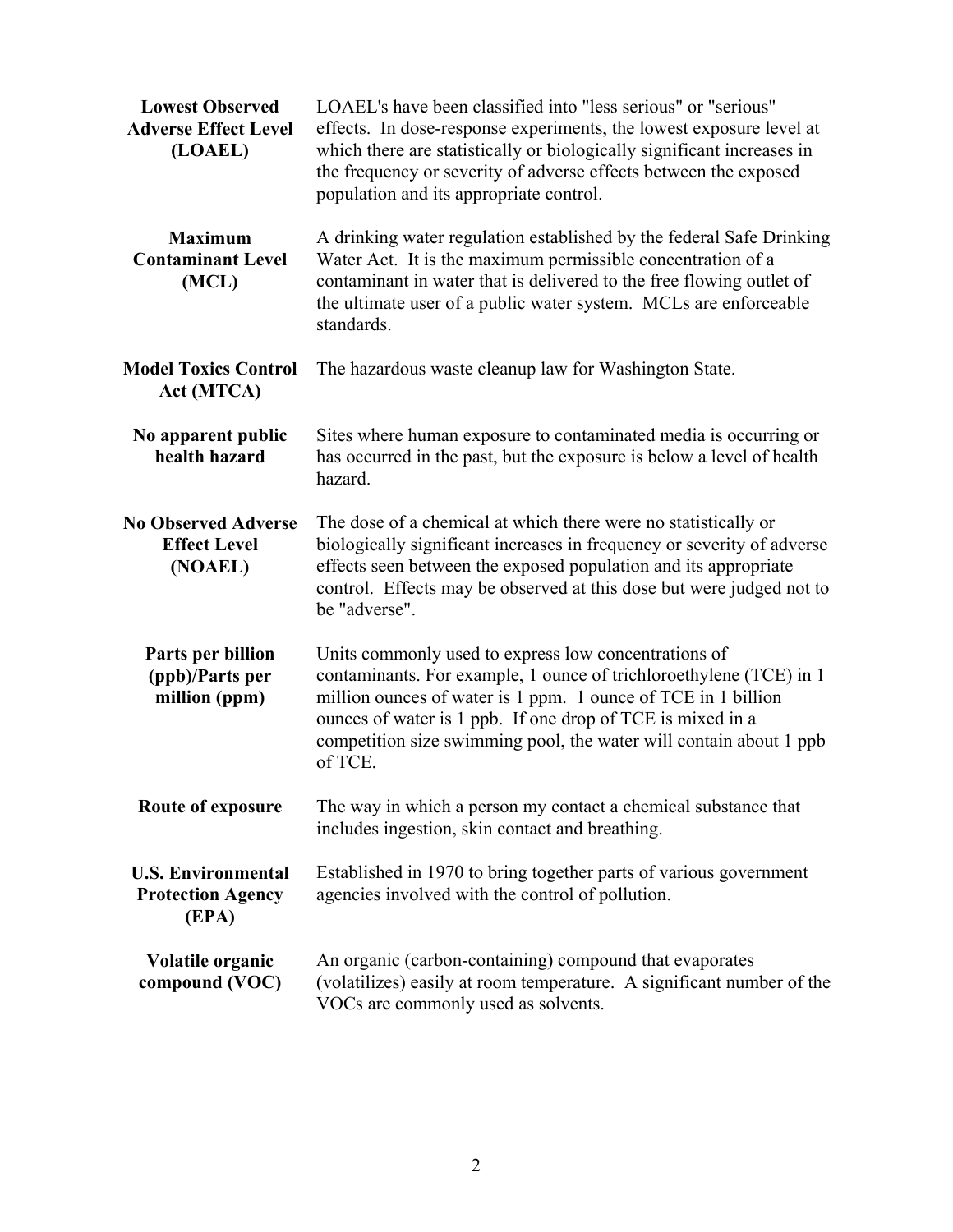### **Background and Statement of issues**

This health consultation was prepared at the request of the Bremerton-Kitsap County Health District to evaluate the potential health hazard posed by tetrahydrofuran (THF) in drinking water to residents living near the Indianola Landfill in Indianola, Kitsap County, Washington. DOH prepares health consultations under a cooperative agreement with the Agency for Toxic Substances and Disease Registry (ATSDR).

The Indianola Landfill site is a closed and abandoned unlined landfill located about 1/4 mile south of Mahoney Ln NE on S. Kingston Rd NE (Figure 1). The landfill was operated by Kitsap County and permitted by the Bremerton-Kitsap County Health District. It accepted mixed municipal solid waste from 1948-1954, and encompassed an estimated surface area of 2 to 3 acres. It was reportedly capped with clean fill. The Washington State Department of Ecology (Ecology) listed the site on the Confirmed or Suspected Contaminated Sites list.

The site is part of a larger parcel owned by Arness Tree Farms and the area surrounding the dump has recently been logged. It is not enclosed by a fence, but vehicle entry is limited by a cable gate that stretches across an access road. The former dump site itself is vacant, undeveloped, and overgrown with trees and brush, however, up to 10 residences are served by private or shared wells located less than 1000 ft away. A common concern regarding old landfills is the migration of buried contaminants in groundwater and subsequent human exposure through drinking water from wells down gradient.

Soil and nearby private wells were sampled to determine the nature and extent of contamination on and around the site as part of a Site Hazard Assessment (Figure 2). Four soil samples from the site were analyzed for a wide array of contaminants (Table 1). Lead was found in one soil sample at a level of 340 ppm, slightly exceeding the MTCA residential cleanup level of 250 ppm. No other contaminants were detected at levels of health based or regulatory concern in soil.

Three wells nearest the former dump were also sampled and analyzed in order to determine if contaminats have migrated from the dump to the surrounding area through groundwater. The majority of target compounds were not detected in any of the wells and no contaminants exceeded established regulatory limits. One sample from residential well #1 (Figure 2) had a tentatively identified  $a$  concentration of 5.4 micrograms THF per liter of water ( $\mu$ g/l). The EPA and the state of Washington have not established drinking water standards for tetrahydrofuran.

Well #1 was resampled and analyzed and no contamination was found. The residents stated that prior to the initial test, they had recently added a connection to their well using polyvinyl chloride (PVC) pipes and fittings. The source of THF in well  $# 1$  is likely from use of cement used to glue PVC pipe fittings.

<sup>&</sup>lt;sup>a</sup> A chemical is labeled as "tentatively identified" when the analytical method is not designed to test for that specific compound, but a "peak" or "hit" is registered that corresponds to the compound in question by the analytical instrument . Since the laboratory does not use a standard to compare the result to, a tentatively identified compound may or may not be present in the material being analyzed. If the chemical does indeed exist in the sample, then the analytical result is only an estimate.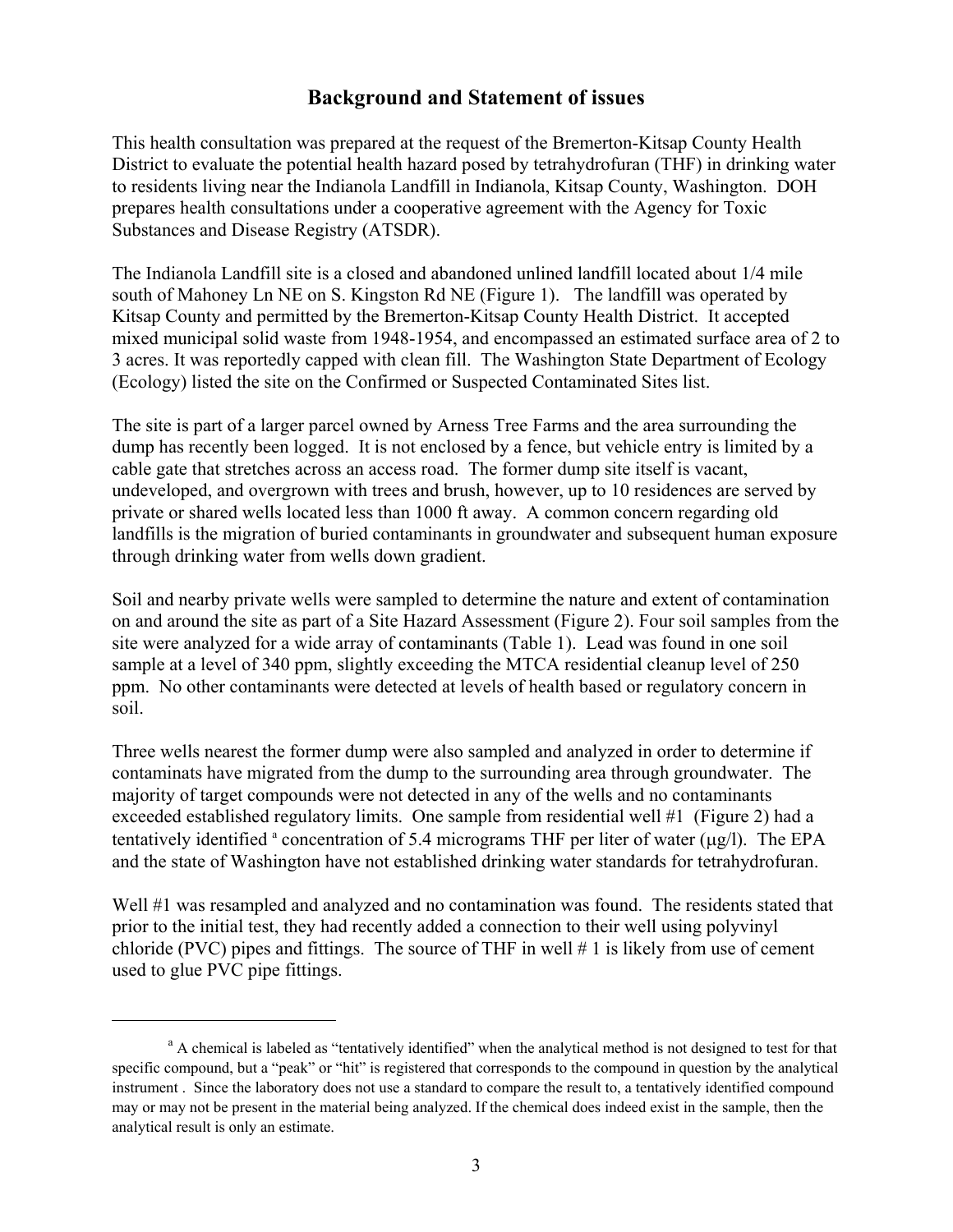| <b>Sample</b><br>type | <b>Number</b><br>оf<br>samples | <b>Target analytes</b>                                                                                                                 | <b>Contamination exceeding</b><br>regulatory standards or<br>causing concern                                                             |
|-----------------------|--------------------------------|----------------------------------------------------------------------------------------------------------------------------------------|------------------------------------------------------------------------------------------------------------------------------------------|
| Soil                  | 4                              | Metals<br>Pesticides<br>Semi-volatile Organic Contaminants<br><b>Total Petroleum Hydrocarbons</b>                                      | 1 sample with lead<br>concentration of 340 ppm<br>(MTCA residential cleanup<br>standard is 250 ppm)                                      |
| Private<br>Wells      | 3                              | Metals<br>Pesticides<br>Semi-volatile Organic Contaminants<br><b>Total Petroleum Hydrocarbons</b><br><b>Volatile Organic Compounds</b> | 1 well with tetrahydrofuran<br>concentration of 5.4 ppb.<br>No standard for comparison<br>Follow-up sample revealed<br>no contamination. |

Table 1 - Summary of samples taken on and around Indianola landfill <sup>1</sup>

### **Discussion**

Lead was detected in soil, and Tetrahydrofuran (THF) was detected in a drinking water well near the Indianola landfill. The following discussion will address the exposure and potential health hazards associated with lead in soil, and THF in drinking water on or near the site.

#### *Lead*

Lead causes a wide array of health effects in different systems of the body, but the primary target is the nervous system. Children less than seven years old are more susceptible to lead exposure and more sensitive to its toxicity than adults. Health effects include decreased IQ, decreased attention span, and irritability.<sup>2</sup> The Center for Disease Control (CDC) considers a level of 10 µg/dl or more to be an indication of excessive lead exposure.

At the Indianola Landfill site, children may be exposed to lead in soil through inadvertent soil ingestion, or inhalation of resuspended soil particles. Assuming the maximum concentration of lead found in soil at the site, or 340 ppm, the EPA's Integrated Exposure Uptake Biokinetic Model (IEUBK - Version 0.99D) predicts that blood lead levels of children who play frequently in this area would not likely exceed a level of concern. Furthermore, the EPA's recently announced lead hazard standards define lead levels above 400 ppm in bare soil in the play area of a yard as being a hazard.<sup>3</sup> The maximum levels found at the Indianola Landfill are not only below this level, but also not located in bare soil areas in a yard. The area of the landfill is not residential property, and is overgrown with brush. Therefore, lead in soil at the site does not present a significant health hazard.

#### *Tetrahydrofuran*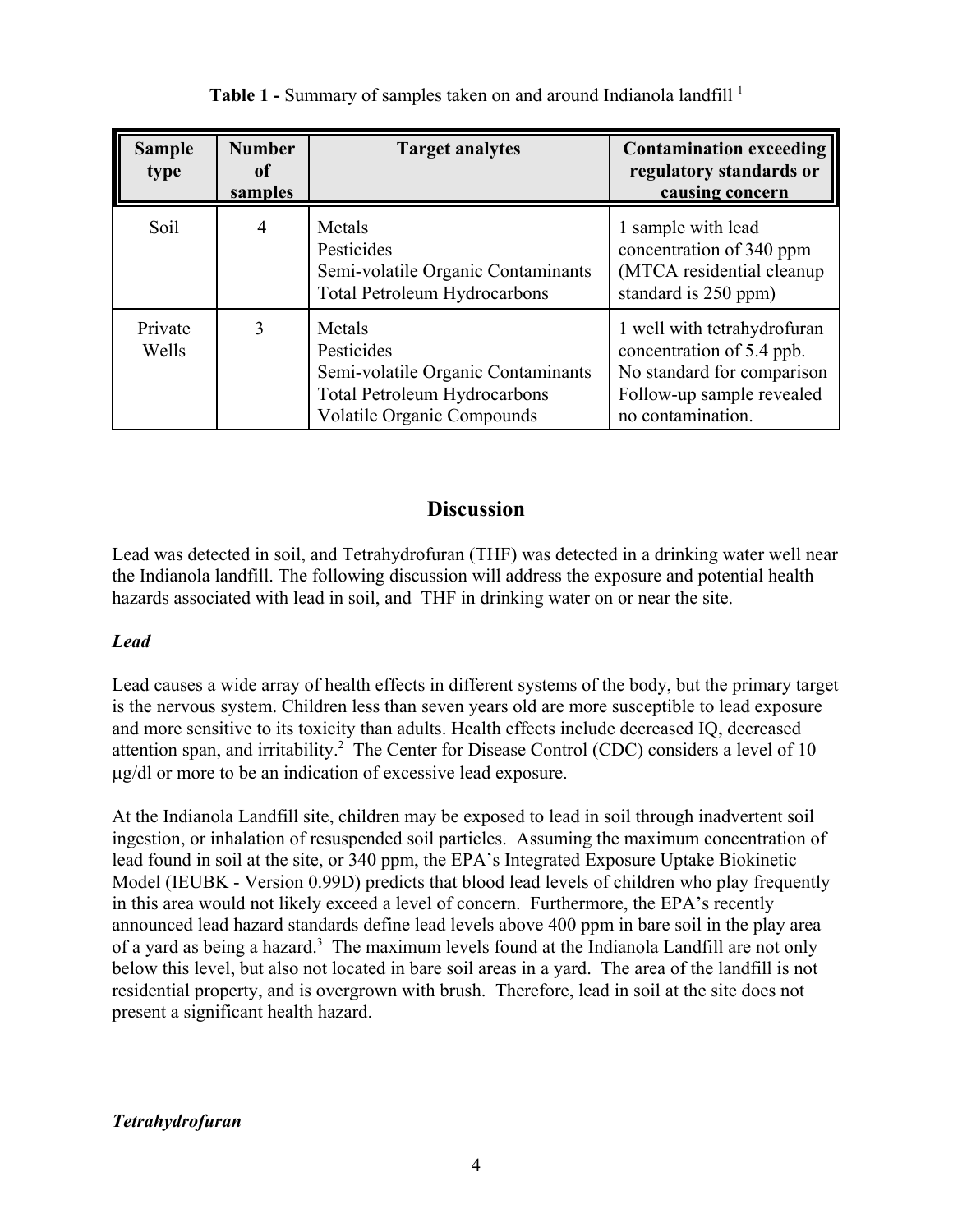THF  $(C<sub>a</sub>H<sub>s</sub>O)$  is a solvent with a wide variety of uses, but is primarily used in the formation of synthetic fibers (e.g. spandex). It is also widely used in cement for PVC pipe. THF is soluble in water, and relatively persistent in groundwater making it a threat to drinking water wells<sup>4</sup>.

The bulk of documented human exposure to THF comes from an occupational setting. Workers exposed to THF vapor have experienced irritation of the eyes and mucous membranes, dizziness, headaches and nausea.<sup>5</sup> Direct skin contact can cause dermatitis. No studies have documented human health effects from THF exposure via drinking water.

Few animal studies have focused specifically on cancer. In one study, male and female mice exposed to high levels (3000 ppm) of THF in air for eight hours a day over a period of 20 months did not develop cancer<sup>5</sup>, however, another study showed evidence of cancer in female mice exposed to 1800 ppm THF in air over 24 months<sup>6</sup>. THF's carcinogenicity remains uncertain. The EPA classifies THF as a Group D carcinogen, meaning that it is not classified with respect to its ability to cause cancer in humans. This classification is used when no human data is available and animal data is inadequate.

No federal or Washington state regulatory limits have been designated for THF in drinking water. At least four states, however, have established an enforcement standard (Table 2). The most stringent standard is Wisconsin's level of 50 µg/l.

| <b>State</b>  | Standard $(\mu g/l)$ |
|---------------|----------------------|
| Massachusetts | 1300                 |
| Michigan      | 230                  |
| New Hampshire | 154                  |
| Wisconsin     | 50                   |

**Table 2 -** Existing standards for THF in drinking water <sup>5</sup>

Wisconsin's standard is based on a long-term study in which groups of white mice, albino rats, and rabbits were exposed to THF over a period of up to 5 to 6 months. The author concluded that a dose of 5 milligrams per kilogram of body weight per day (mg/kg/day) had no detrimental effect in the animals. The Wisconsin Department of Health and Social Services (DHSS) determined 5 mg/kg/day to be the no observable adverse affect level (NOAEL) that was used to establish their enforcement standard. An uncertainty factor of 1000 was also included in the calculation used to compute the THF standard. Uncertainty factors are included in risk calculations to account for unknown physiological differences between animals and humans, and are intended to be protective of human health. Appendix A shows the calculation and derivation of Wisconsin's THF drinking water standard<sup>7</sup>.

The concentration of THF found in the single well near Indianola landfill is almost 10 fold lower than Wisconsin's 50 µg/l standard. Based on this standard, THF contamination in the well does not pose a threat to human health.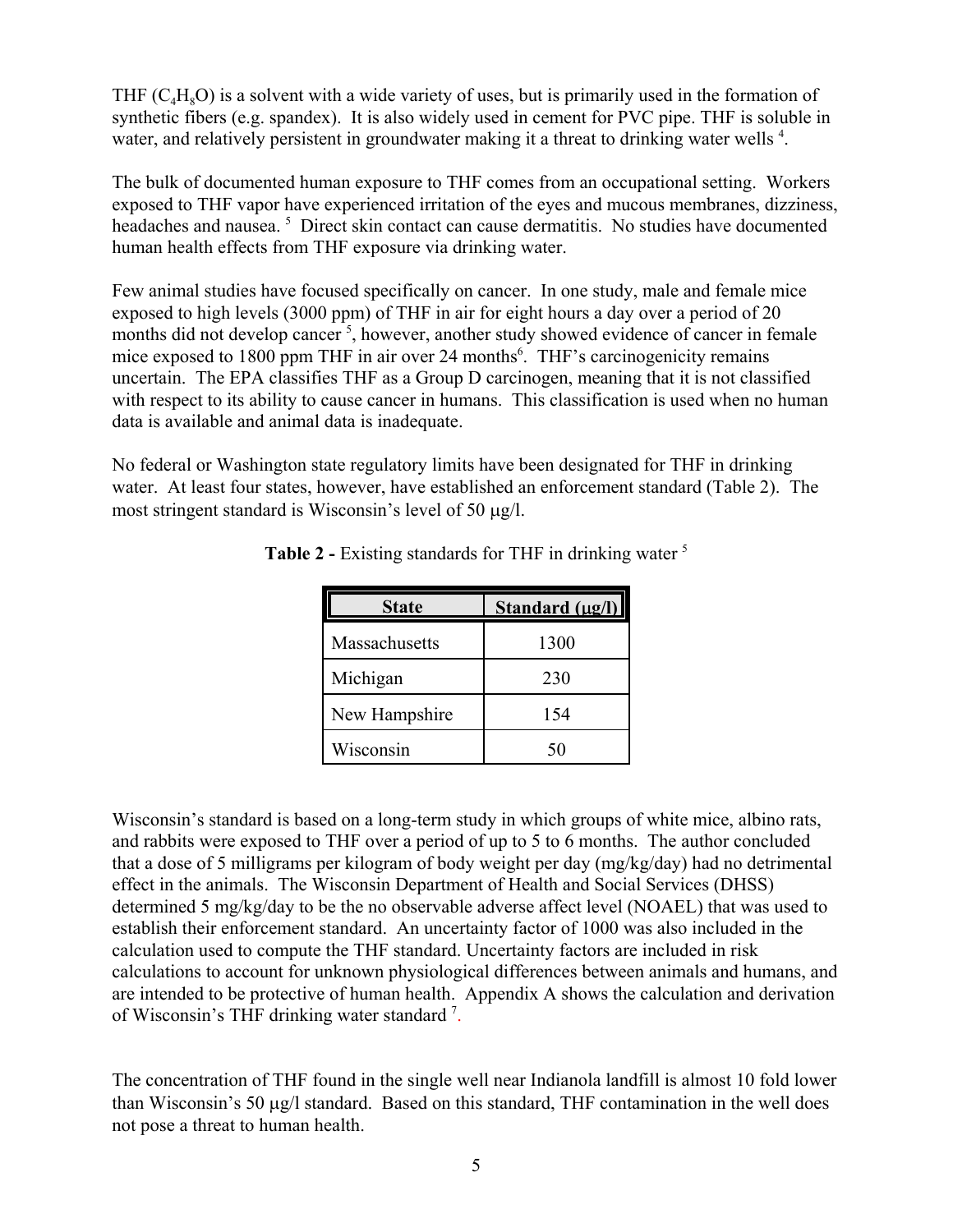#### *Children's Exposure / Child Health Initiative*

ATSDR recognizes that infants and children may be more vulnerable to exposures than adults when faced with contamination of air, water, soil, or food <sup>8</sup>. This vulnerability is a result of the following factors:

- C Children are more likely to play outdoors and bring food into contaminated areas.
- C Children are shorter and their breathing zone is closer to the ground, resulting in a greater likelihood to breathe dust, soil, and heavy vapors.
- C Children are smaller and receive higher doses of chemical exposure per body weight.
- C Children's developing body systems are more vulnerable to toxic exposures, especially during critical growth stages in which permanent damage may be incurred.

In the case of lead in soil and THF contaminated drinking water near Indianola landfill, exposure scenarios were used with children's health in mind. The IEUBK model that predicts a child's blood lead levels assumes child body weights and ingestion rates. The calculation used to derive Wisconsin's THF drinking water standard assumes the body weight of a child thereby adequately accounting for children's vulnerability.

#### **Conclusions**

No apparent public health hazard exists for children and adults exposed to lead in soil and THF in drinking water near the Indianola landfill. An elevated lead level in one of four samples was found on the site of the abandoned landfill. Though access to the site is not restricted, lead in soil is not likely to contribute to adverse health effects based on EPA's IEUBK model. Furthermore, the site is removed from residences, and is overgrown with brush making contact with the soil less likely.

Initial sampling of a drinking water from a well near the former Indianola landfill contained THF at a level of 5.4 µg/l. The EPA and the state of Washington do not currently have a drinking water standard for this chemical. The state of Wisconsin, however, has established a drinking water standard of 50 µg/l based on health or protective assumptions. Using this standard as a guideline, the concentration of THF found in the well is not likely to contribute to adverse health effects in humans. Furthermore, follow-up sampling was unable to detect any contamination. The contamination, possibly a result of a new PVC connection added to the well, was transient and does not appear to be a chronic problem, therefore posing no continued threat to human health.

#### **Recommendations / Public Health Action Plan**

Maintain the landfill cap in order to cover contaminants at the surface and prevent buried contaminants from reaching the surface.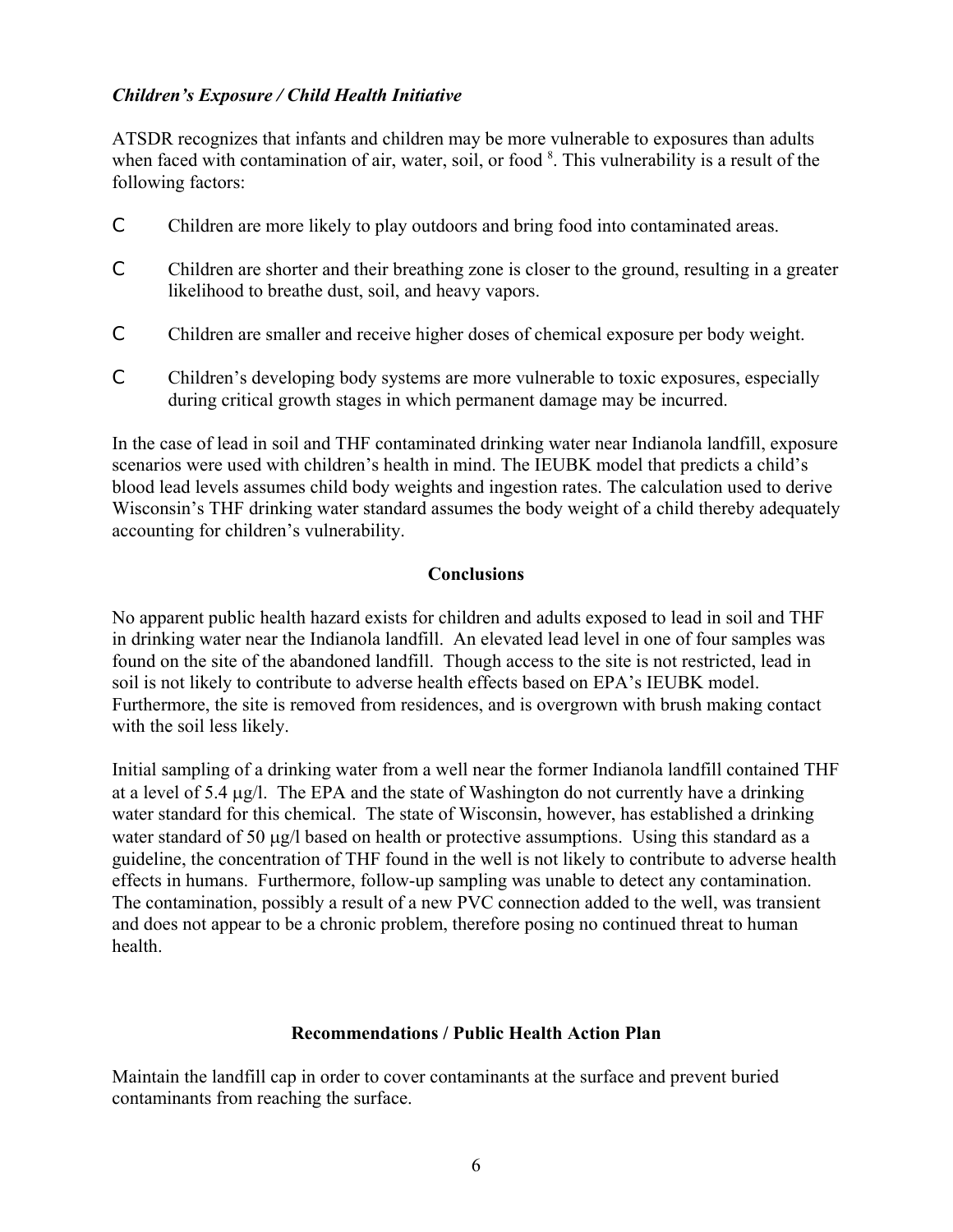With regards to THF in drinking water, it appears that contamination was transient. There are no recommendations at this time.

#### *Action*

DOH is available to evaluate future sampling data gathered from this site.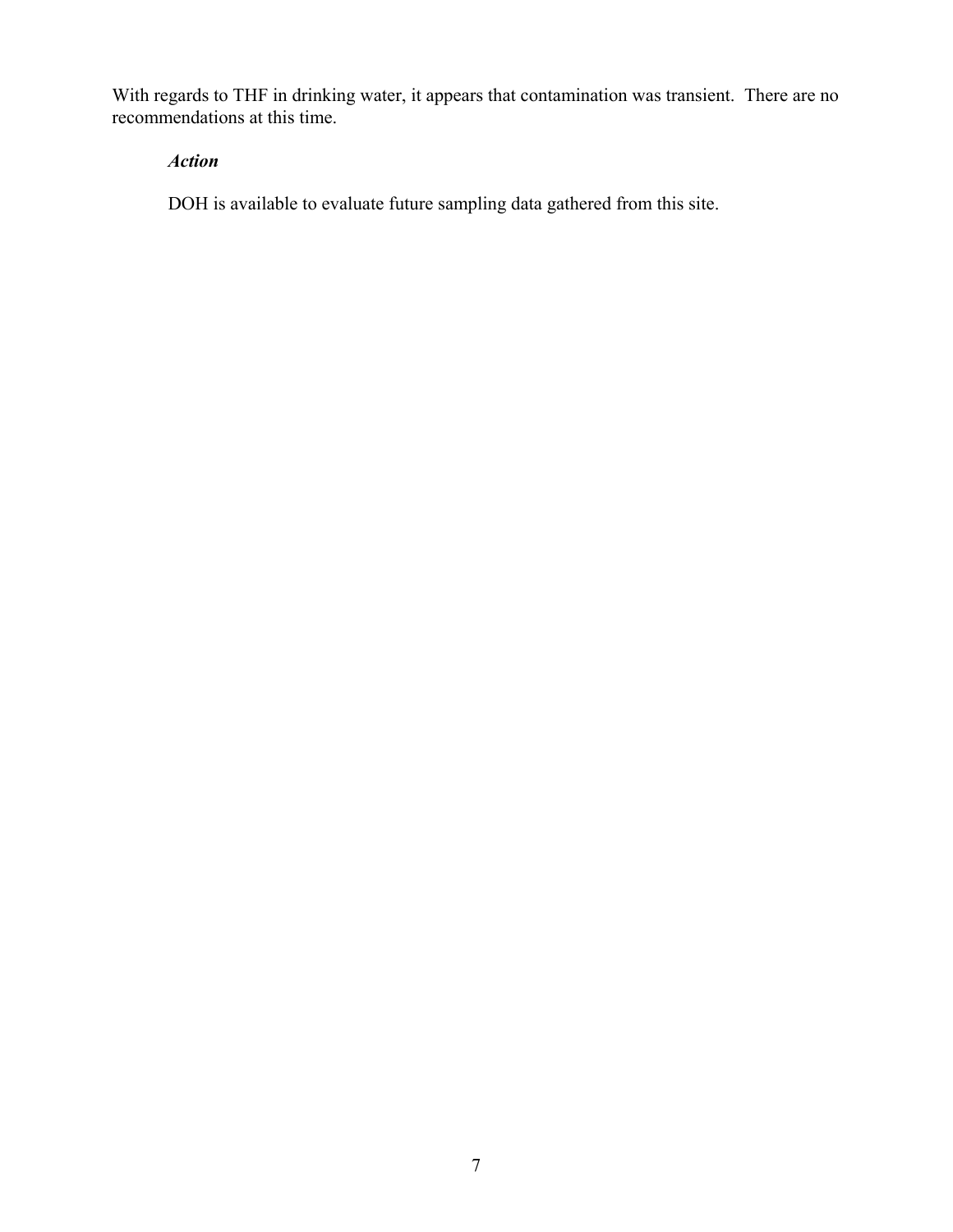## **Preparer of Report**

Gary Palcisko Public Health Advisor Office of Environmental Health Assessment Washington State Department of Health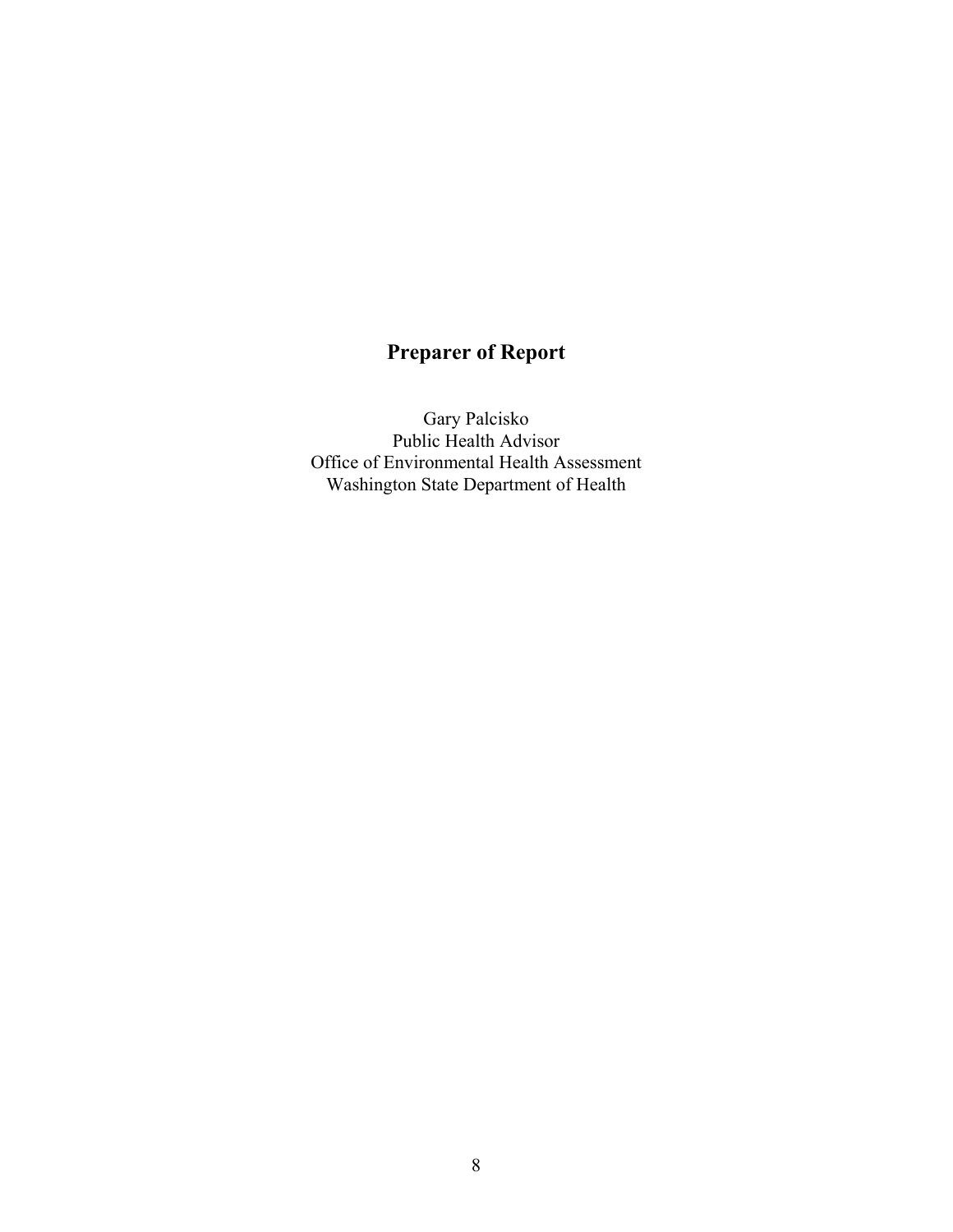#### References

1. Bremerton-Kitsap County Health District. Site Hazard Assessment for Indianola Landfill. April 25, 2001.

2. Agency for Toxic Substances and Disease Registry. Toxicological Profile for Lead. July 1999.

3. United States Environmental Protection Agency. Residential Lead Hazard Standards. Federal Register. January 5, 2001.

4. Mallinkrodt Chemicals. Material Safety Data Sheet for Tetrahydrofuran. June 30, 1998.

5. National Library of Medicine Toxicology Network. Hazardous Substance Database data file for tetrahydrofuran. Last revised June 12, 2000.

6. National Toxicology Program Working Group. Toxicology and carcinogenesis studies of Tetrahydrofuran in F 344/N rats and B6C3F1 mice (inhalation studies). National Toxicology Program. Technical report series PG:244 p YR:1998 IP: VI:475.

7. Wisconsin Department of Health and Social Services. Background documentation for Wisconsin's tetrahydrofuran groundwater standard. Facsimile received April 27, 2001.

8. Agency for Toxic Substances and Disease Registry. Interim guidance on including child health issues in Division of Health Assessment and Consultation Documents. Atlanta: US Department of Health and Human Services, Public Health Service, July 1998.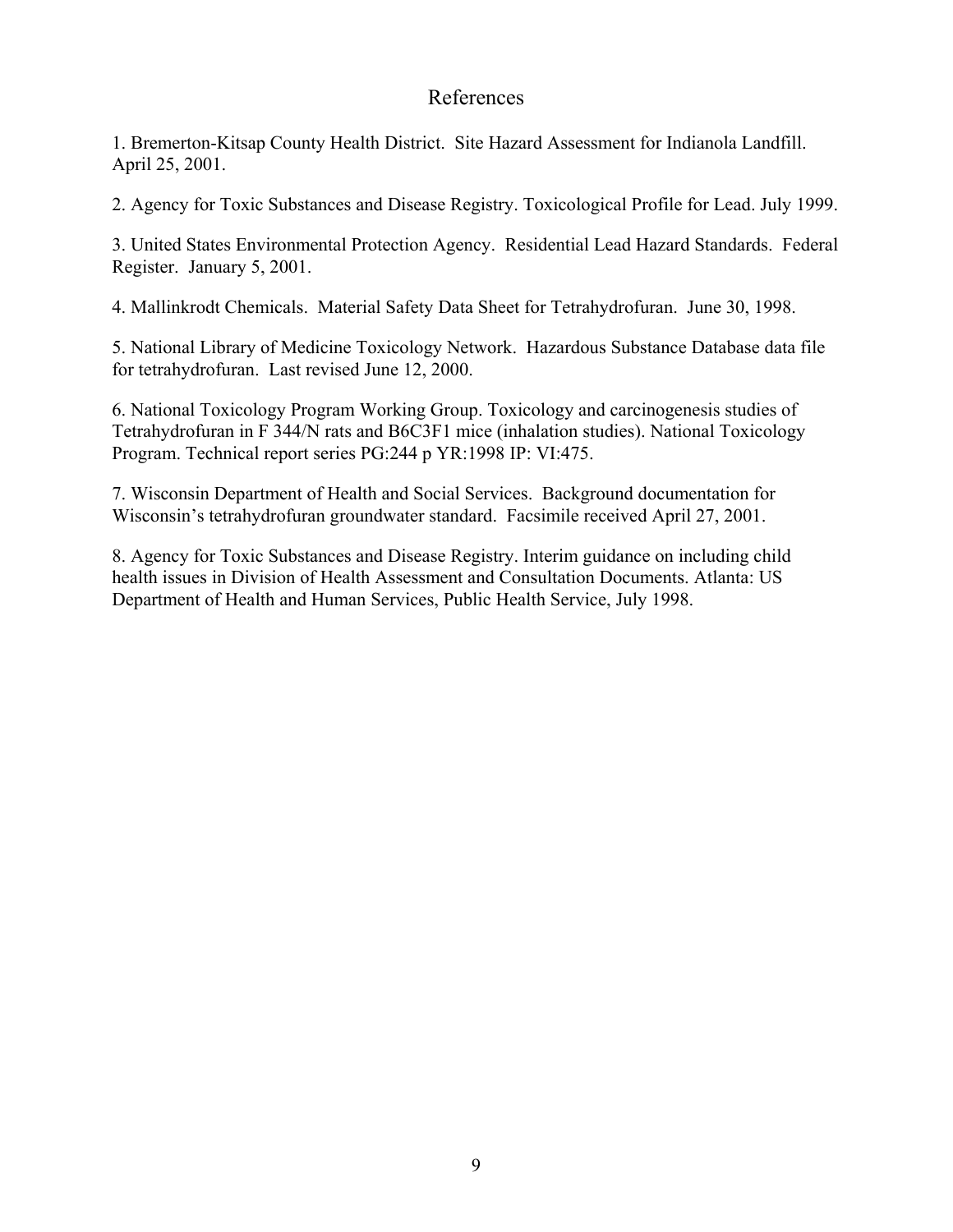#### **Appendix A - Derivation of Wisconsin's THF drinking water standard**

#### *Assumptions:*

- No observable adverse effect level (NOAEL) = 5 mg/kg/day
- Body weight of a child  $= 10 \text{ kg}$
- Drinking water ingestion rate  $= 1$  liter per day ( $1/\text{day}$ )

#### *Uncertainty factors:*

| 100             | (extrapolation of animal data NOAEL in absence of human data) |
|-----------------|---------------------------------------------------------------|
| $\mathbf{X}$ 10 | (sub-chronic exposure duration used in the animal study)      |
| 1000            | (total uncertainty factor)                                    |

#### *Calculation:*

Acceptable Daily Intake (ADI) = NOAEL/ Uncertainty Factor  $= 5$  mg/kg/day / 1000  $= 0.005$  mg/kg/day or 5  $\mu$ g/kg/day

In order to be protective of children, the standard was calculated assuming a body weight of a 10 kg child, and a drinking water ingestion rate of 1 liter per day.

Enforcement Standard = (ADI \* Body Weight) / Drinking water ingestion rate  $=$  (5 µg/kg/day \* 10 kg) / 1 l/day  $= 50 \mu g/l$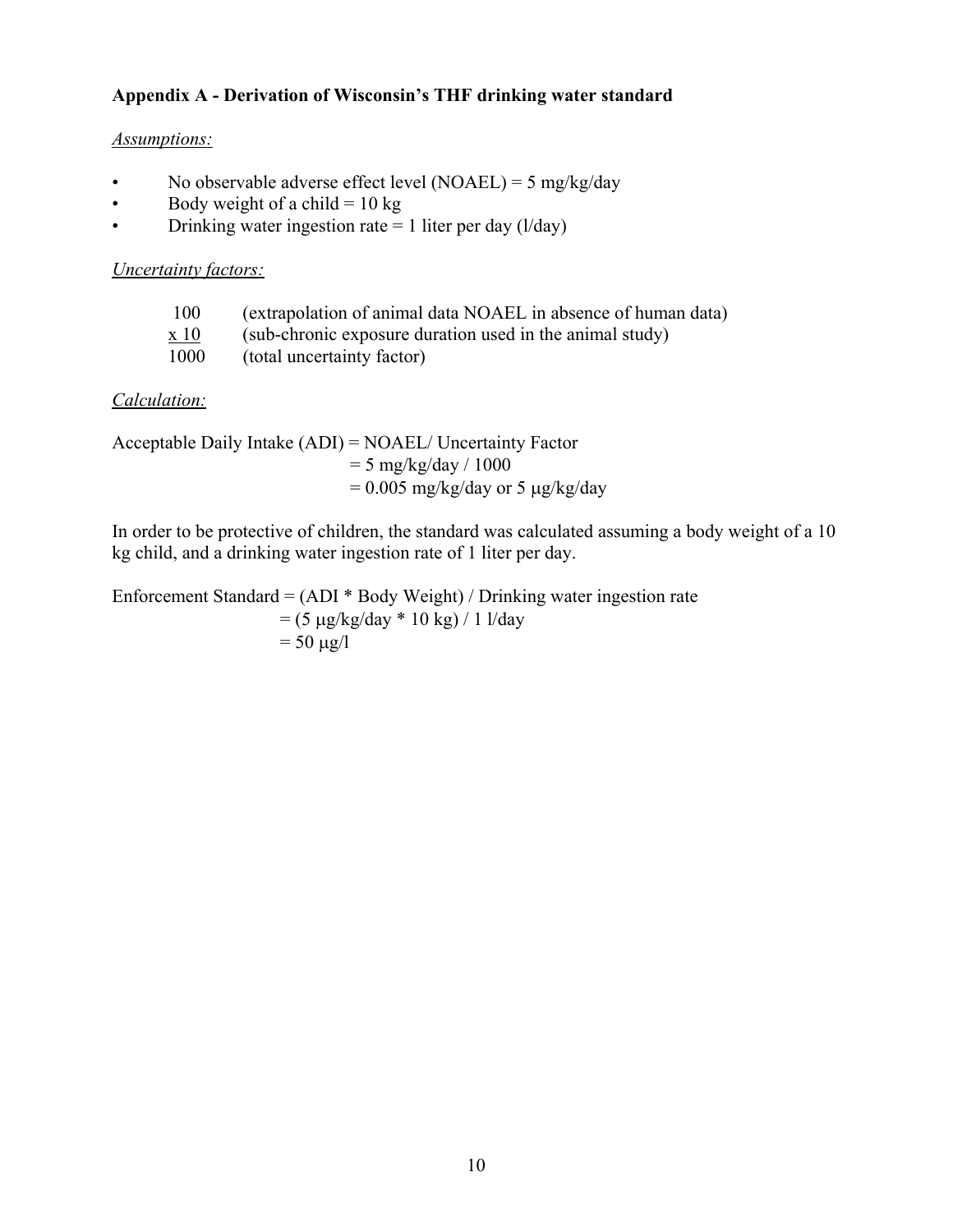#### **Appendix B**- Figures



**Figure 1 -** Location of Indianola landfill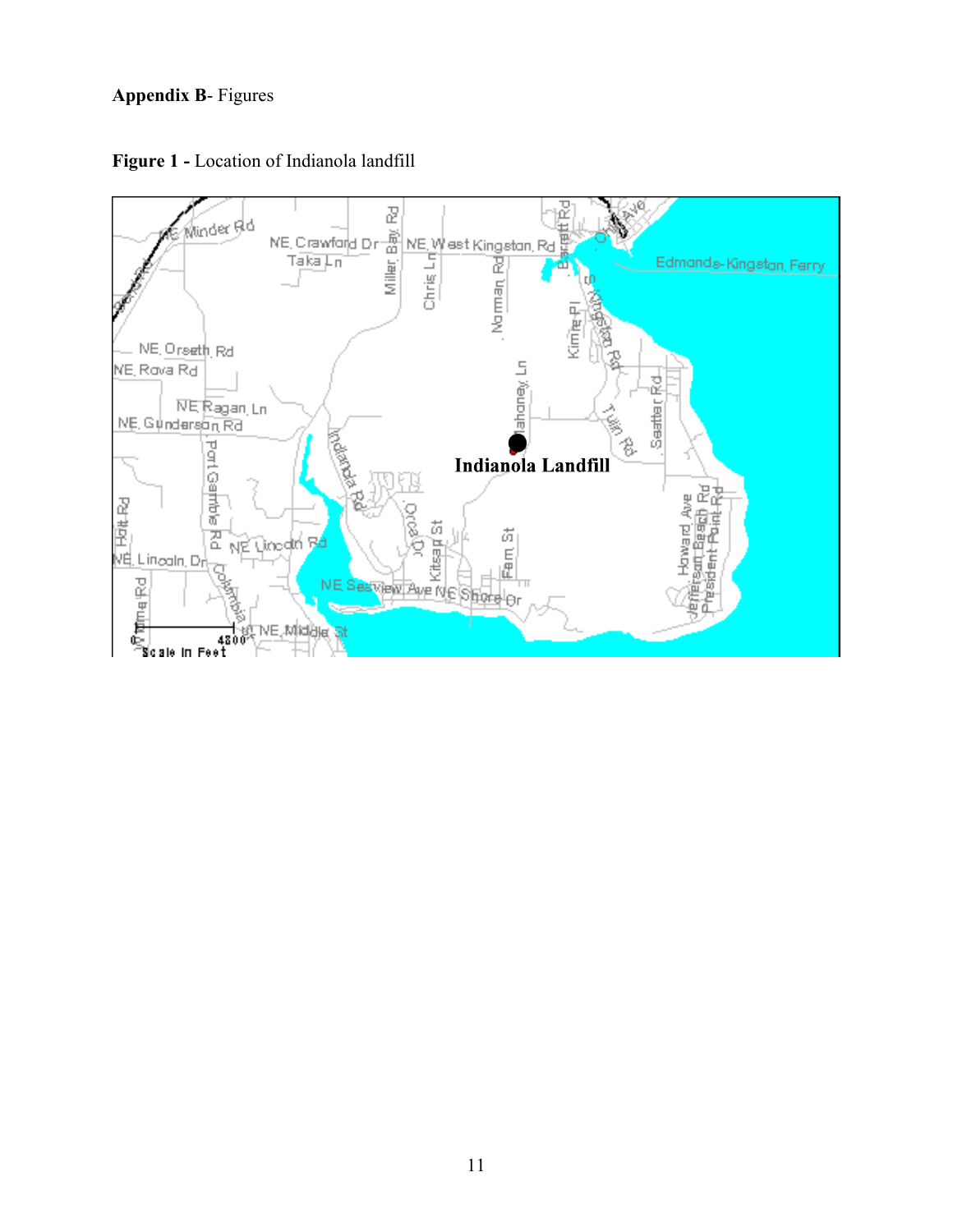Figure 2 - Indianola landfill sampling map<sup>1</sup>